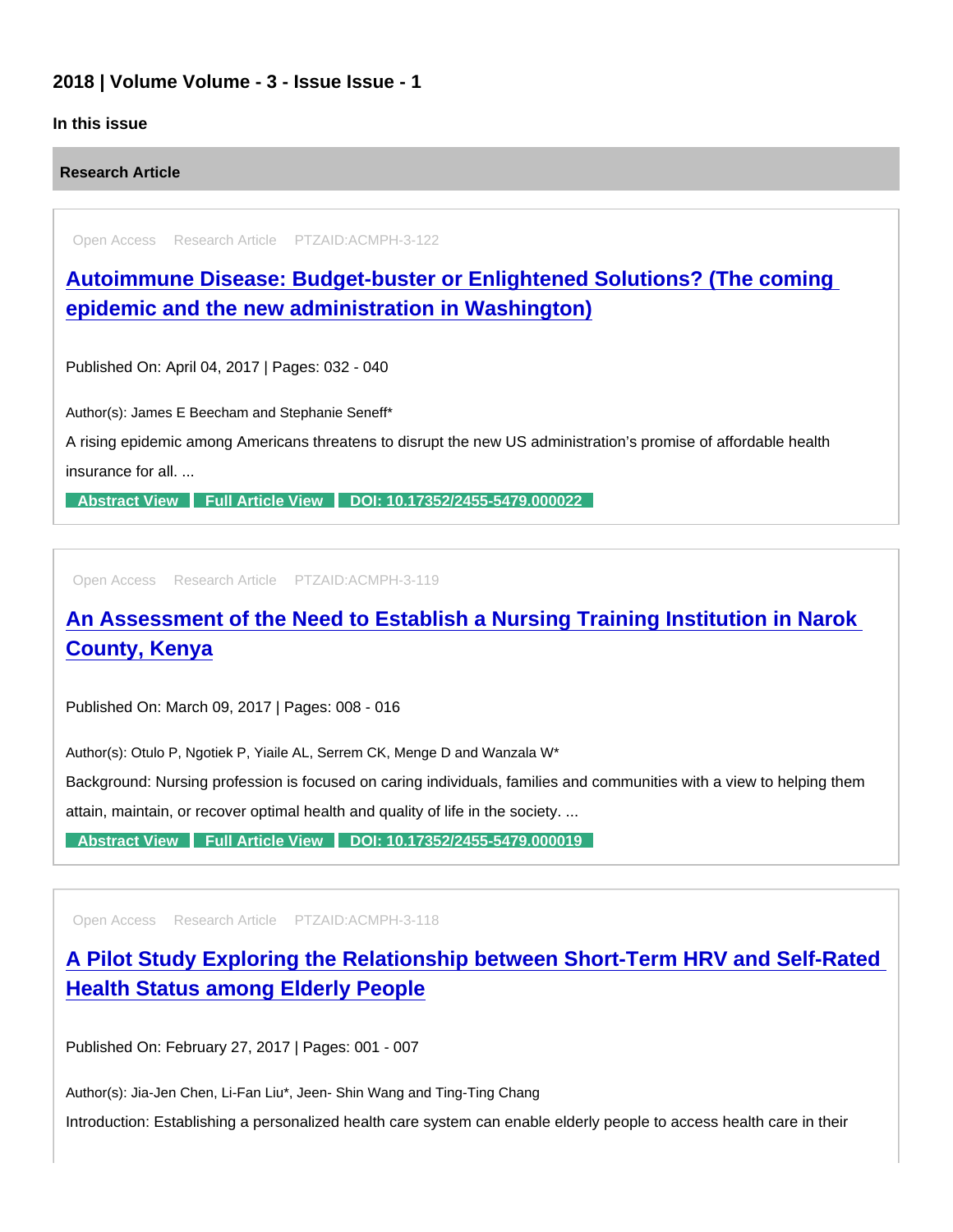familiar community or home environments to achieve aging in place. ...

[Abstract View](https://www.peertechzpublications.com/abstracts/a-pilot-study-exploring-the-relationship-between-short-term-hrv-and-self-rated-health-status-among-elderly-people) [Full Article View](https://www.peertechzpublications.com/articles/a-pilot-study-exploring-the-relationship-between-short-term-hrv-and-self-rated-health-status-among-elderly-people) [DOI: 10.17352/2455-5479.000018](http://dx.doi.org/10.17352/2455-5479.000018)

#### Case Report

Open Access Case Report PTZAID:ACMPH-3-123

# [A Narrative Review of Natural History of Diseases and Continuity of Care in](https://www.peertechzpublications.com/articles/a-narrative-review-of-natural-history-of-diseases-and-continuity-of-care-in-family-medicine)  Family Medicine

Published On: June 26, 2017 | Pages: 041 - 047

Author(s): Jose L Turabian\*,

Natural history of disease refers to the progression of a disease process in an individual over time. Family medicine has important epidemiological connotations, presenting a unique opportunity to study natural history of a disease. ...

[Abstract View](https://www.peertechzpublications.com/abstracts/a-narrative-review-of-natural-history-of-diseases-and-continuity-of-care-in-family-medicine) [Full Article View](https://www.peertechzpublications.com/articles/a-narrative-review-of-natural-history-of-diseases-and-continuity-of-care-in-family-medicine) [DOI: 10.17352/2455-5479.000023](http://dx.doi.org/10.17352/2455-5479.000023)

Open Access Case Report PTZAID:ACMPH-3-121

[Factors Associated with Medication Adherence among hypertensive Patients in a](https://www.peertechzpublications.com/articles/factors-associated-with-medication-adherence-among-hypertensive-patients-in-a-tertiary-health-center-a-cross-sectional-study)  Tertiary Health Center: A Cross-Sectional Study

Published On: March 24, 2017 | Pages: 024 - 031

Author(s): Ezeala-Adikaibe BA\*, Mbadiwe N, Okudo G, Nwosu N, Nwobodo N, Onyebueke G, Nwobodo M, Nnaji T, Okafor UH,

Orjioke C, Okpara T, Aneke E, Chime P, Okwara CC, Ekochin F, Ezeme, Eze G and Abonyi

Introduction: Medication non-adherence is a major hindrance in the treatment of hypertension in Sub Saharan Africa. It is

a major modifi able contributor to poor blood pressure control and complications of the disorder. ...

[Abstract View](https://www.peertechzpublications.com/abstracts/factors-associated-with-medication-adherence-among-hypertensive-patients-in-a-tertiary-health-center-a-cross-sectional-study) [Full Article View](https://www.peertechzpublications.com/articles/factors-associated-with-medication-adherence-among-hypertensive-patients-in-a-tertiary-health-center-a-cross-sectional-study) [DOI: 10.17352/2455-5479.000021](http://dx.doi.org/10.17352/2455-5479.000021)

Open Access Case Report PTZAID:ACMPH-3-120

### [Public Policies of Infamy: Four Cases in Health - Mexico](https://www.peertechzpublications.com/articles/public-policies-of-infamy-four-cases-in-health-mexico)

Published On: March 17, 2017 | Pages: 017 - 023

Author(s): Donovan Casas Patiño\*, Alejandra Rodríguez Torres and Mario Rodolfo Salazar Morales

This article invites to a transdisciplinary refl ection, in which the policies should be part of the social benefi t in this health